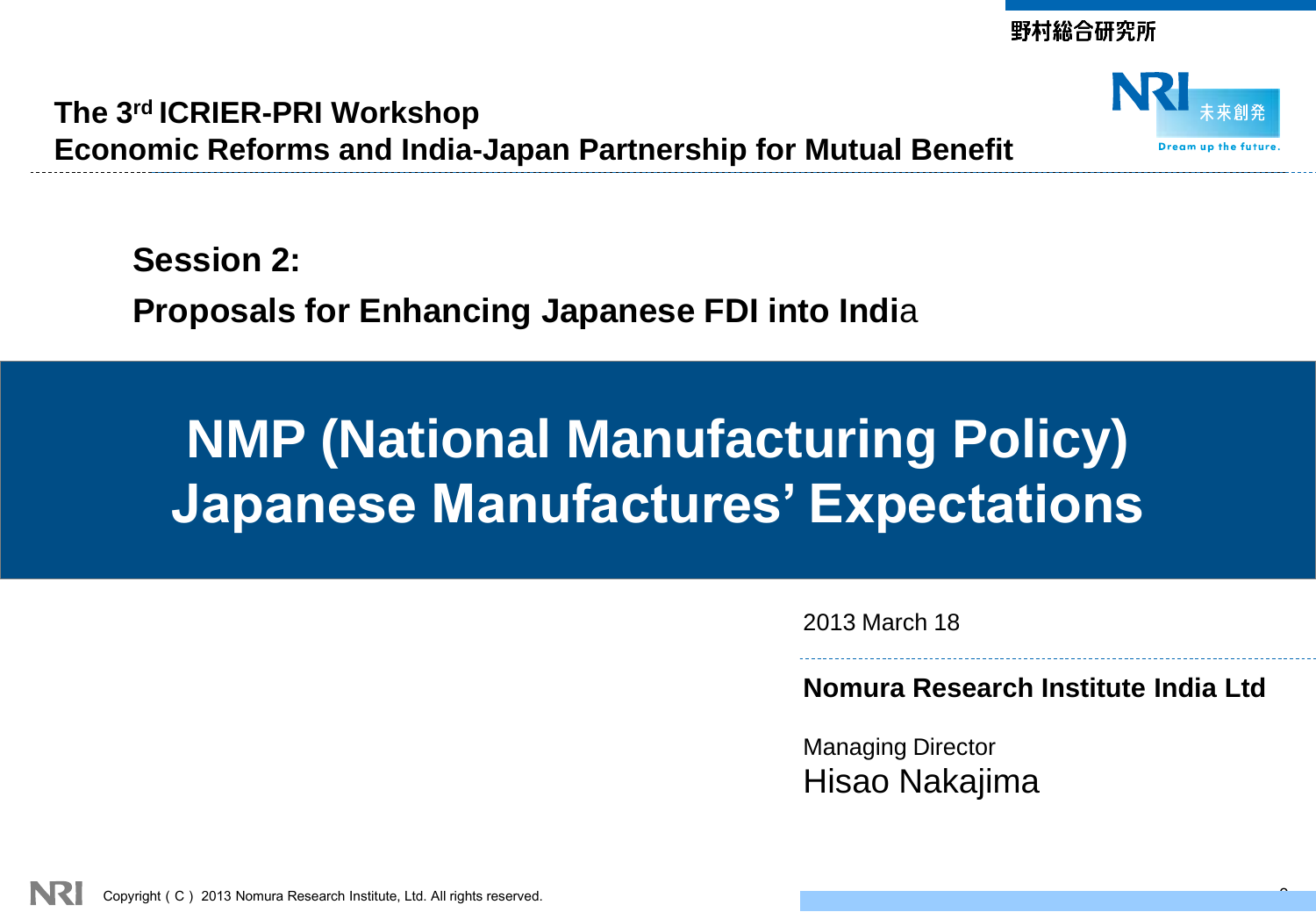# NMP and Japanese Manufactures' Expectations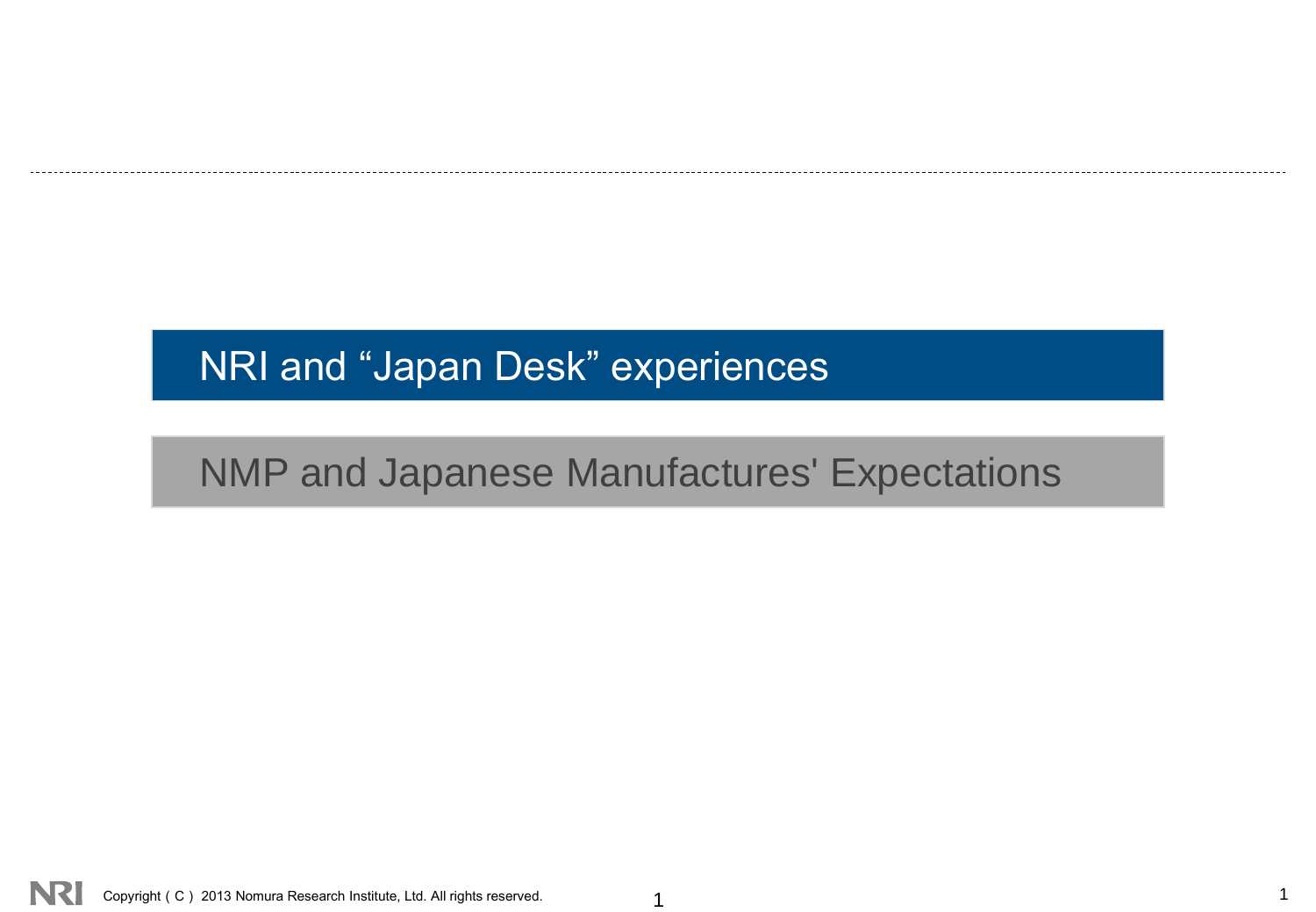NRI and "Japan Desk" experiences Nomura Research Institute. Ltd (NRI) is one of the largest management consulting and IT solution providers established in Japan.

### **Nomura Research Institute, Ltd. (NRI)**

■ Headquarter : Tokyo Japan

- Established : April 1, 1965
- CEO&COO : Tadashi Shimamoto
- Listed : Tokyo stock exchange.
- Employees : 5,739
	- NRI Group 6,810
		- March 31, 2012

- 
- Sales : 353 billion JPY
	- Fiscal 2011 ending March 31, 2012

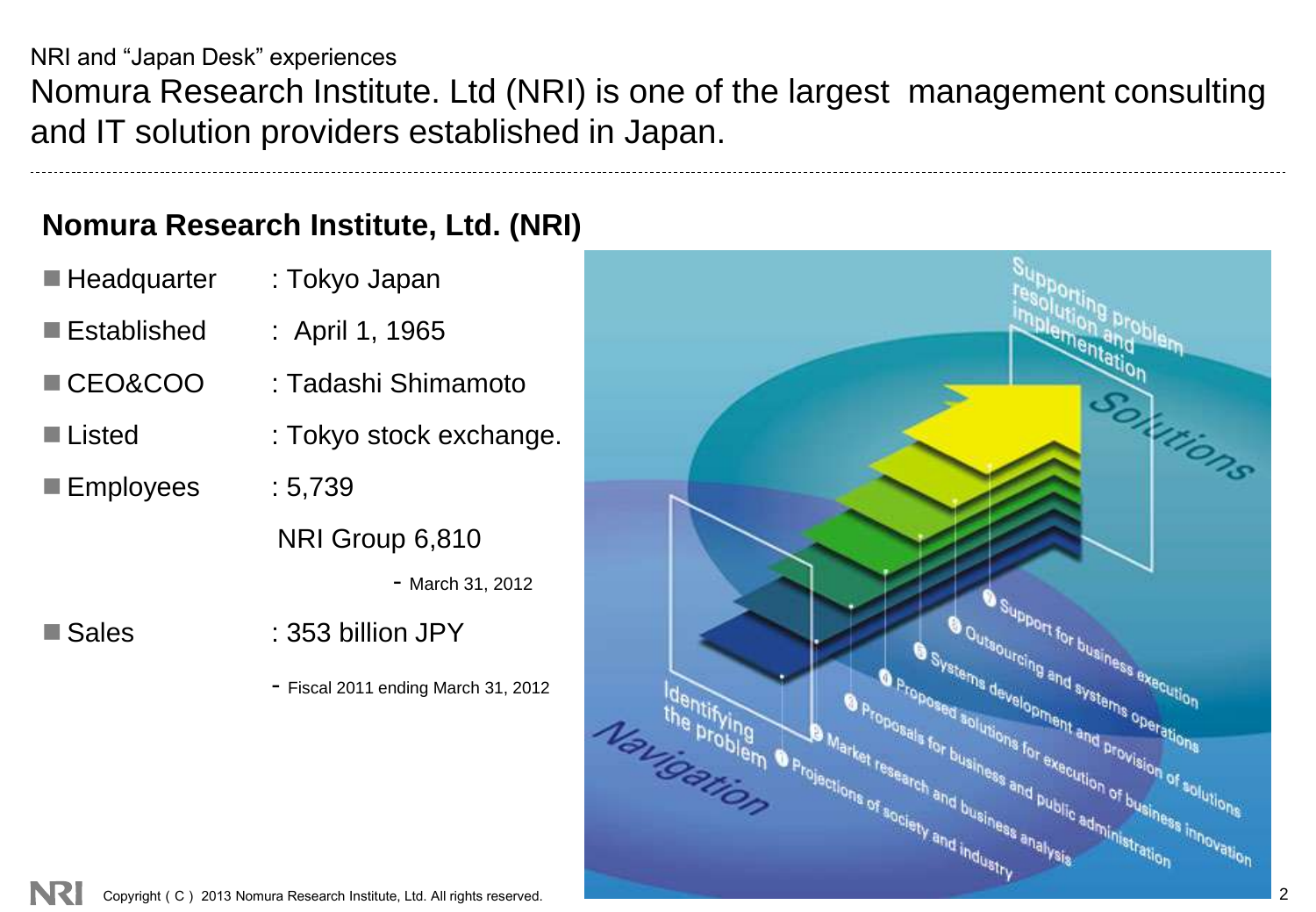### NRI and "Japan Desk" experiences NRI has focused on Asia including "India". Helping Japanese companies to invest in growing countries.

#### **NRI Global Network**

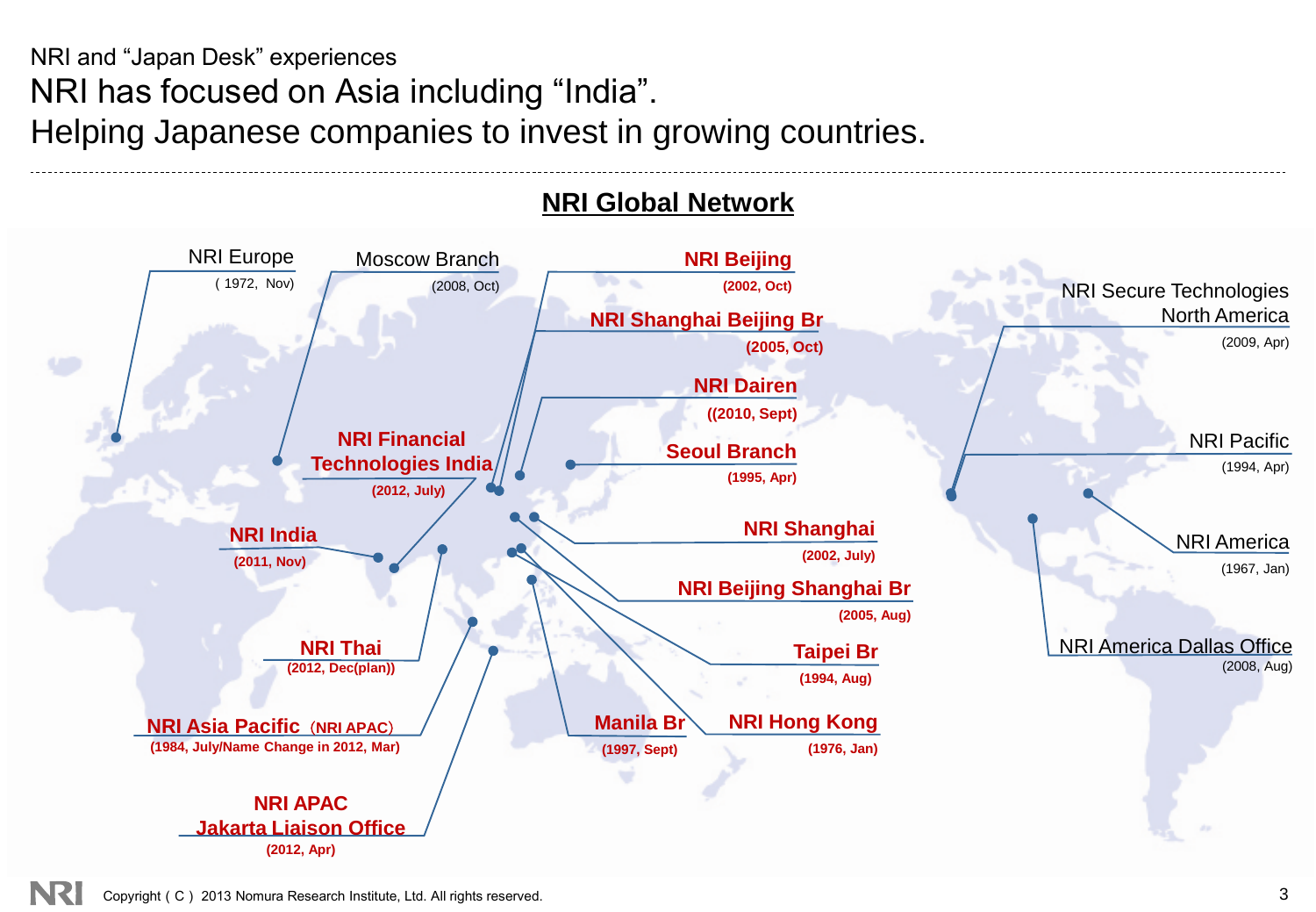NRI has supported Asian governments as Knowledge Partner to plan Industrial development and to attract Japanese investments. So-called "Japan Desk"

#### **Typical NRI "JAPAN DESK" Project in China**

Industrial and urban development strategy for TEDA (Tianjin Economic-Technological Development Area)



NRI has conducted industrial and urban development strategy consulting for TEDA. NRI has also carried out consultation to strengthen the international competitiveness of TEDA after 10 yeras.

Copyright (C) 2013 Nomura Research Institute, Ltd. All rights reserved.

New urban development plan for Lingang Economic Development Zone, Shanghai.



NRI has conducted total development strategy and promotion for the Shanghai Municipal Government,. NRI proposed development plan for about 200 square kilometers scale, "New city and harbor Shanghai Lingang Economic Development Zone" in 2002. and supported from its feasibility study to promotion activities as total solution.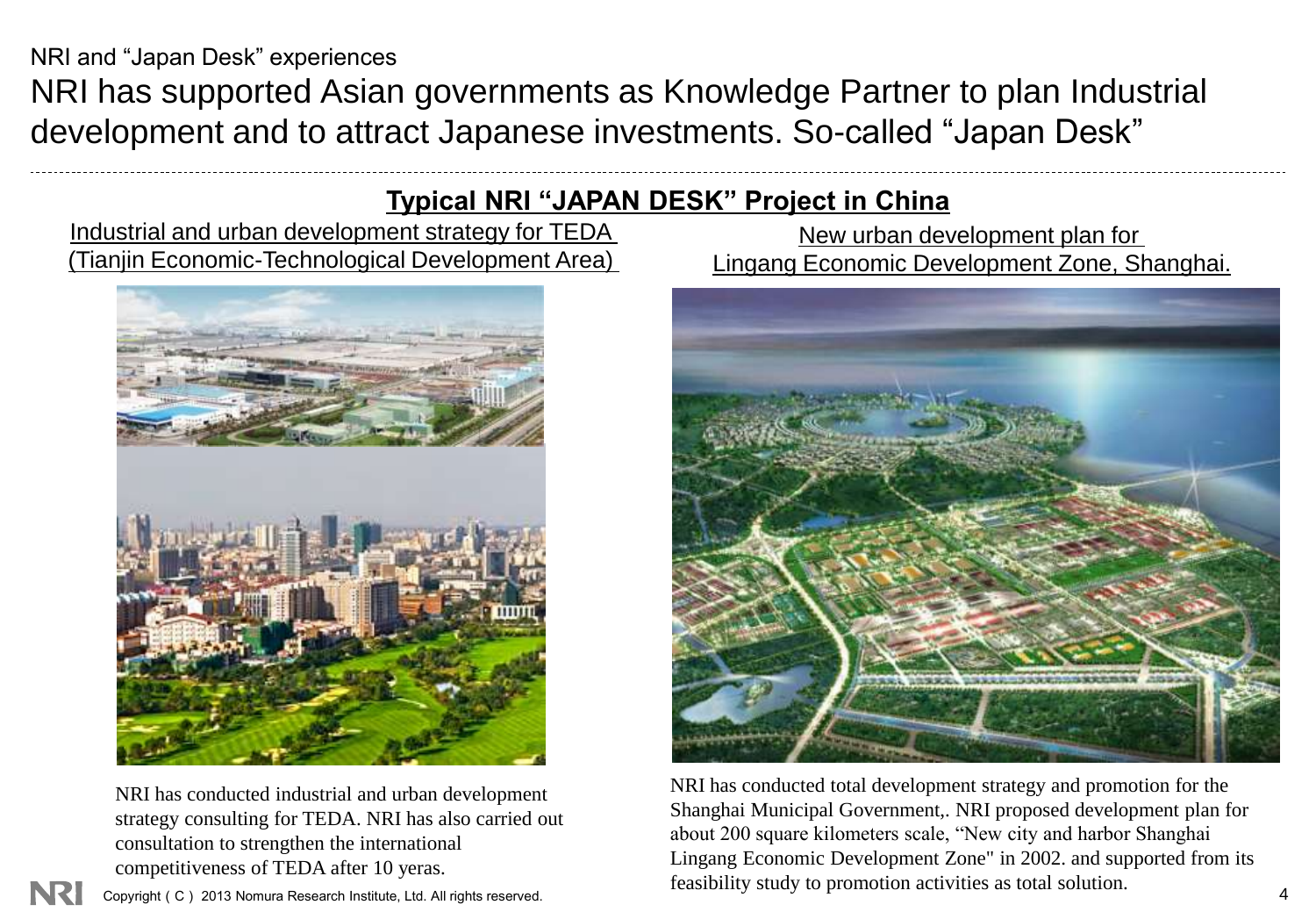"Japan desk " has not only planned the strategy but actually supported Japanese Investment in Asian country including South Korea, Taiwan, China and others.

|                                |                                                      | <b>Taiwan</b><br>$(1995-)$                                                          | <b>Korea</b><br>$(2004-)$                                          | <b>China</b><br>(Shang hai)<br>$(2006-)$         | <b>Thailand</b>                                                                                                | <b>Malaysia</b>                                 | <b>Vietnam</b>            |
|--------------------------------|------------------------------------------------------|-------------------------------------------------------------------------------------|--------------------------------------------------------------------|--------------------------------------------------|----------------------------------------------------------------------------------------------------------------|-------------------------------------------------|---------------------------|
| Promotion<br>Strategy          | Target<br><b>Industrial Cluster</b><br>and Companies | $\blacksquare$<br>electronic<br>parts,<br><b>Precision</b><br><b>Machinery etc.</b> | $\bullet$<br><b>Auto</b><br>component,<br>electronic<br>parts etc. | $\bullet$<br>Logistics,<br><b>Auto component</b> | $\bullet$<br>Parts industry,<br>Heavy Industries, Fails mudstry,<br>Auto component supporting industry aductry | $\bullet$<br>Parts industry,<br><i>industry</i> | $\boldsymbol{\times}$     |
| Promotion<br>Platform<br>Setup | Foreign<br>Promotion<br>Office                       | ●                                                                                   | $\bullet$<br>Installed in 36<br><b>Countries</b>                   | $\bullet$                                        | $\boldsymbol{\mathsf{x}}$                                                                                      | $\boldsymbol{\mathsf{x}}$                       | $\boldsymbol{\mathsf{x}}$ |
|                                | Japan<br><b>Desk</b>                                 | $\bullet$                                                                           | $\bullet$                                                          | $\bullet$                                        | $\boldsymbol{\mathsf{x}}$                                                                                      | $\boldsymbol{\mathsf{x}}$                       | $\boldsymbol{\mathsf{x}}$ |
| Promotion<br><b>Activities</b> | Supporting<br>Companies'<br><b>Entry Strategy</b>    | $\bullet$                                                                           | $\bullet$                                                          | $\bullet$                                        | $\bullet$                                                                                                      | $\pmb{\times}$                                  | $\boldsymbol{\mathsf{x}}$ |
|                                | Promoting<br>Benefits &<br>Incentives                | $\bullet$                                                                           | $\bullet$                                                          | $\bullet$                                        | $\bullet$                                                                                                      | $\bullet$                                       | $\bullet$                 |
|                                | Infrastructure<br>Improvement                        | $\bullet$                                                                           | $\bullet$                                                          | $\bullet$                                        | $\bullet$                                                                                                      | $\bullet$                                       | Δ                         |

#### **NRI Japan desk project in various Asian countries**

Copyright (C) 2013 Nomura Research Institute, Ltd. All rights reserved. 5

N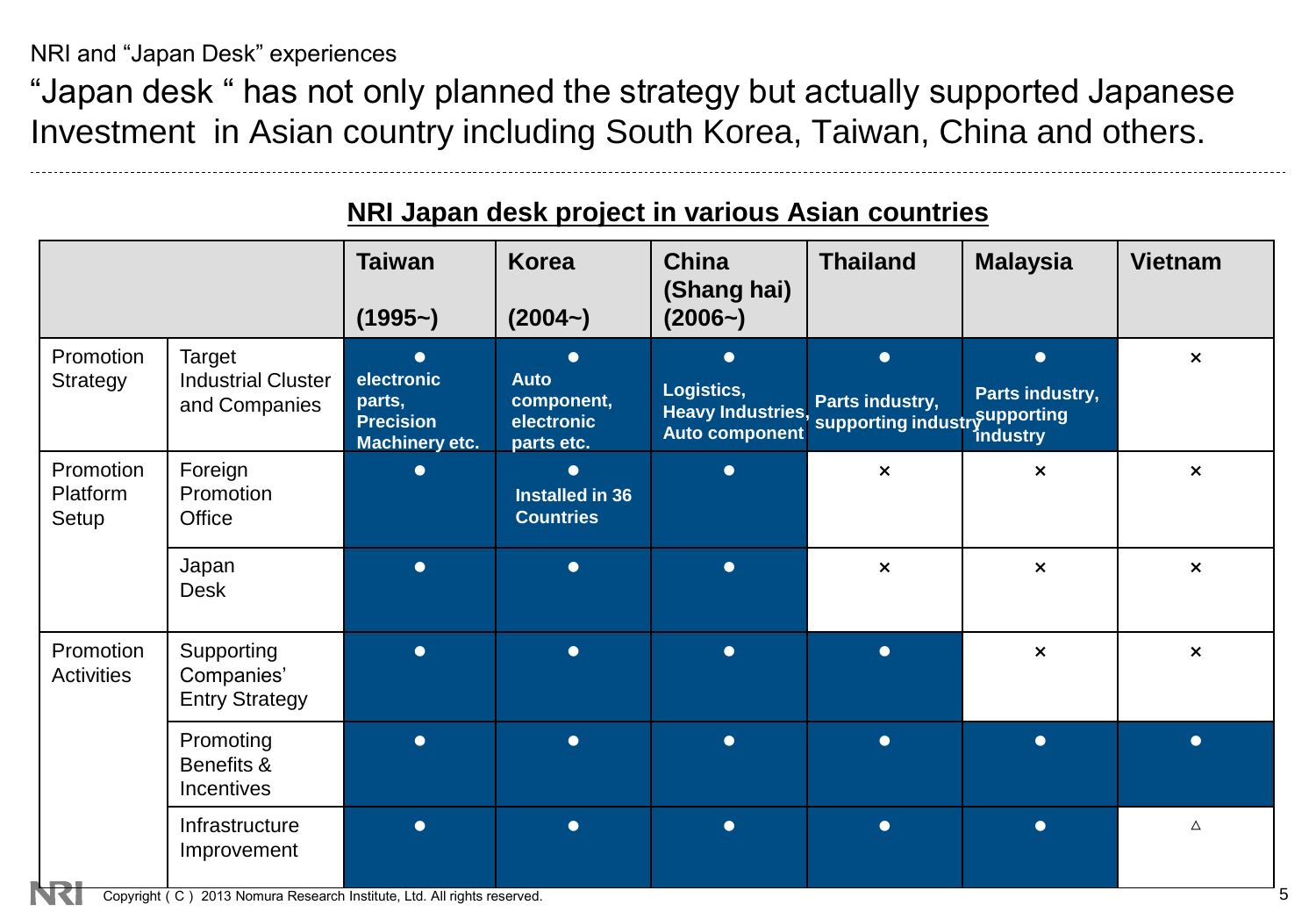Especially in Taiwan, almost 60 percent of the Japanese companies have invested with our supports of "Japan desk". NRI attracted larger amount per investment.

| NRI Japan desk contribution to Investment by Japanese companies in Taiwan |                                                                                       |                                                                  |  |  |  |
|---------------------------------------------------------------------------|---------------------------------------------------------------------------------------|------------------------------------------------------------------|--|--|--|
|                                                                           | Investment in Taiwan from Japan<br>(As a whole)                                       | Investment in Taiwan from Japan<br>(Through NRI Japan Desk)      |  |  |  |
| <b>Investment</b><br><b>Amount</b>                                        | <b>309 million US Dollars</b>                                                         | 179 million U.S. dollars (58% of total)                          |  |  |  |
| Number of investment                                                      | 271 Nos.                                                                              | 39 Nos. (14% of total)                                           |  |  |  |
| <b>Average invested</b><br>amount                                         | 1.14 million US Dollar/ Review                                                        | <b>4.58 million US Dollar/ Review</b><br>(4 times of as-a-whole) |  |  |  |
|                                                                           | Finance and insurance                                                                 | Commerce                                                         |  |  |  |
|                                                                           | Wholesale and retail                                                                  | <b>General machinery</b>                                         |  |  |  |
| The top five industries<br>(based on amount)                              | Power equipment                                                                       | <b>Precision machinery</b>                                       |  |  |  |
|                                                                           | Machinery and equipment                                                               | Construction                                                     |  |  |  |
|                                                                           | <b>Electronic Components</b>                                                          | <b>Real estate</b>                                               |  |  |  |
| New investment ratio<br>(based on number)                                 | Capital<br>New investment<br>increase                                                 | Capital<br><b>New</b><br>increase<br>investment                  |  |  |  |
| Manufacturing/non-<br>manufacturing ratio<br>(based on number)            | Non-<br>Manufacturing<br>manufacturing<br>industry<br>industry<br>earch Institute Ltd | Non-<br>Manufacturing<br>manufacturing<br>industry<br>industry   |  |  |  |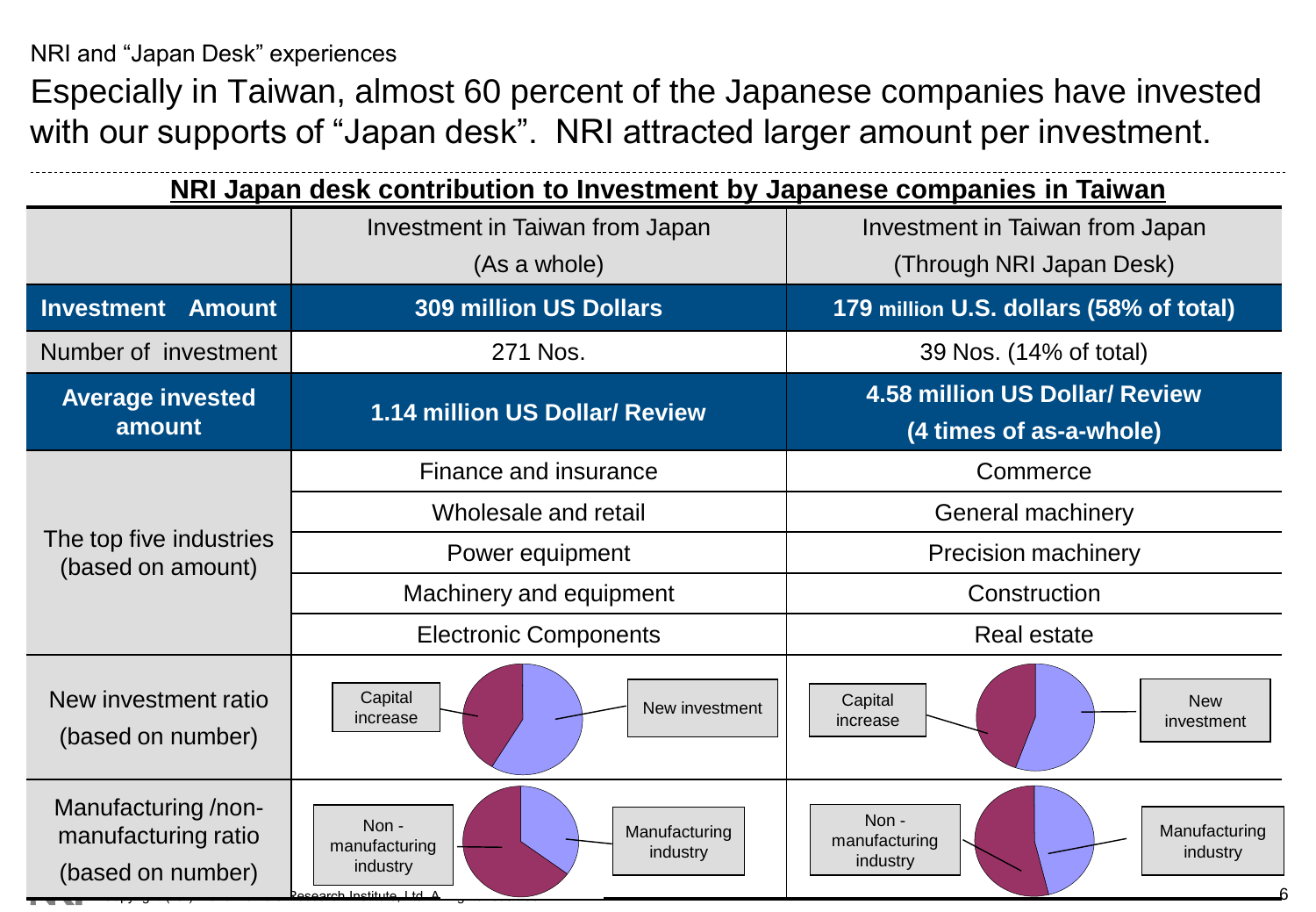# NMP and Japanese Manufactures' Expectations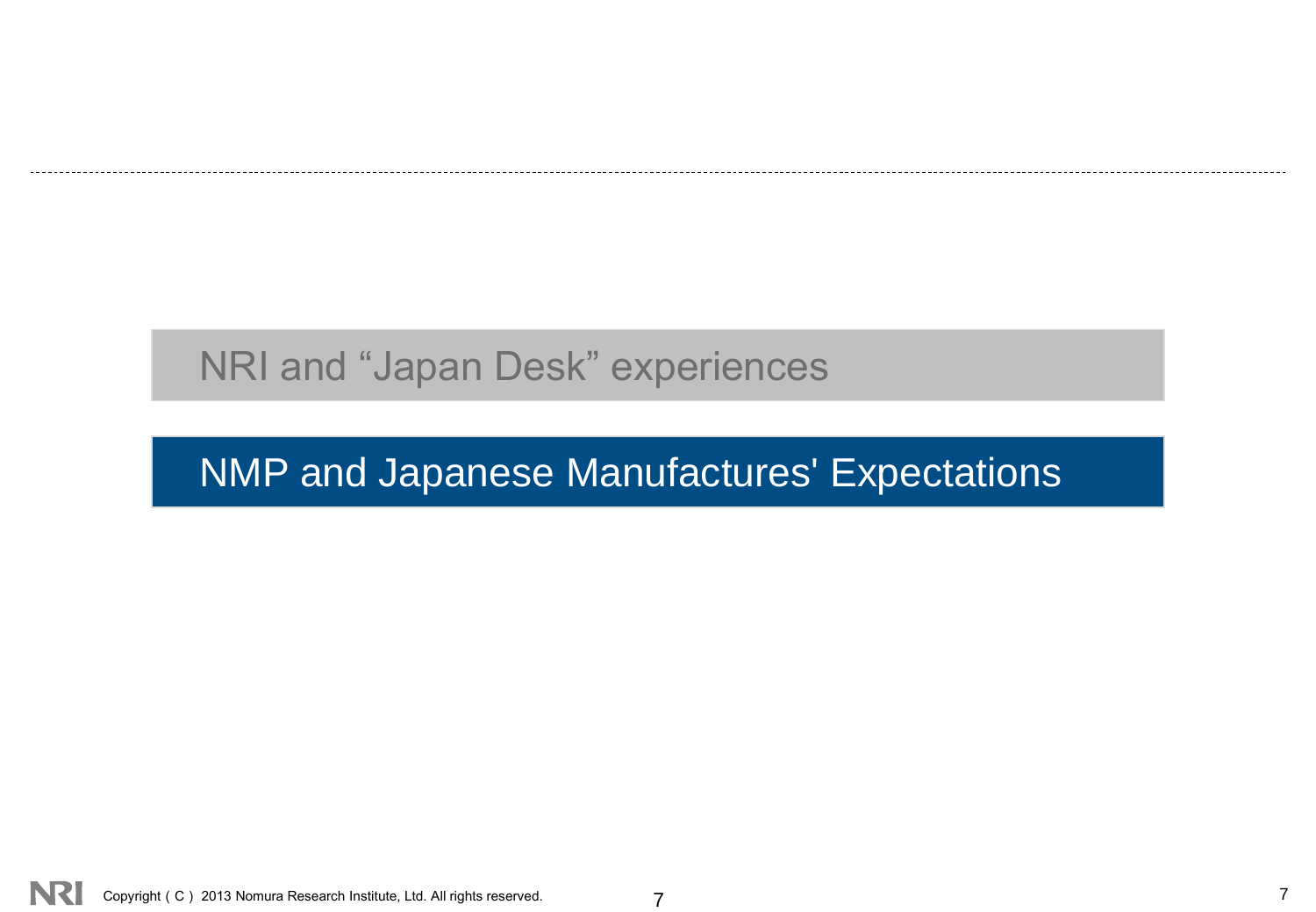NMP and Japanese Manufactures' Expectations

NMP is a challenging but very attractive policy for Japanese manufactures who seriously plan to position India as one of global supply chain hubs.

### **Objective and outline of National Manufacturing Policy**



Copyright(C) 2013 Nomura Research Institute, Ltd. All rights reserved. 8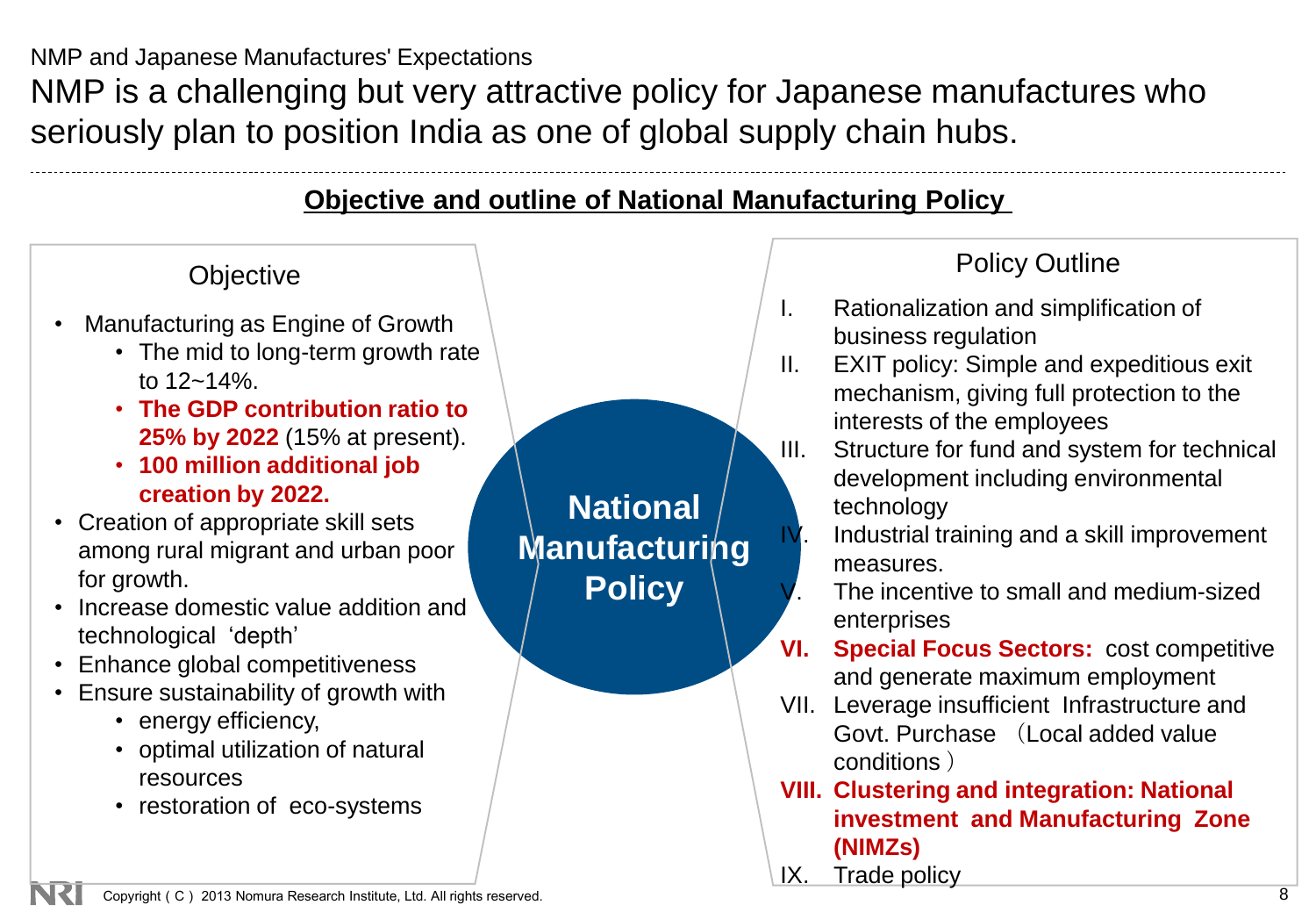NMP and Japanese Manufactures' Expectations

NIMZs are expected as concrete solutions to attract industry cluster as a whole and to solve many infrastructure related issues.

#### **Basic NIMZ Scheme**



- NIMZ ownership model is the discretion of State Govt., can be in PPP Model, with framework for industrial infrastructure formation incorporating green and clean technologies, and industrial housing complex
- Each NIMZ managed by a SPV functioning as self governing and autonomous body which ensures master planning of the zone, infrastructure supply, and industry attraction towards creating world class industrial townships.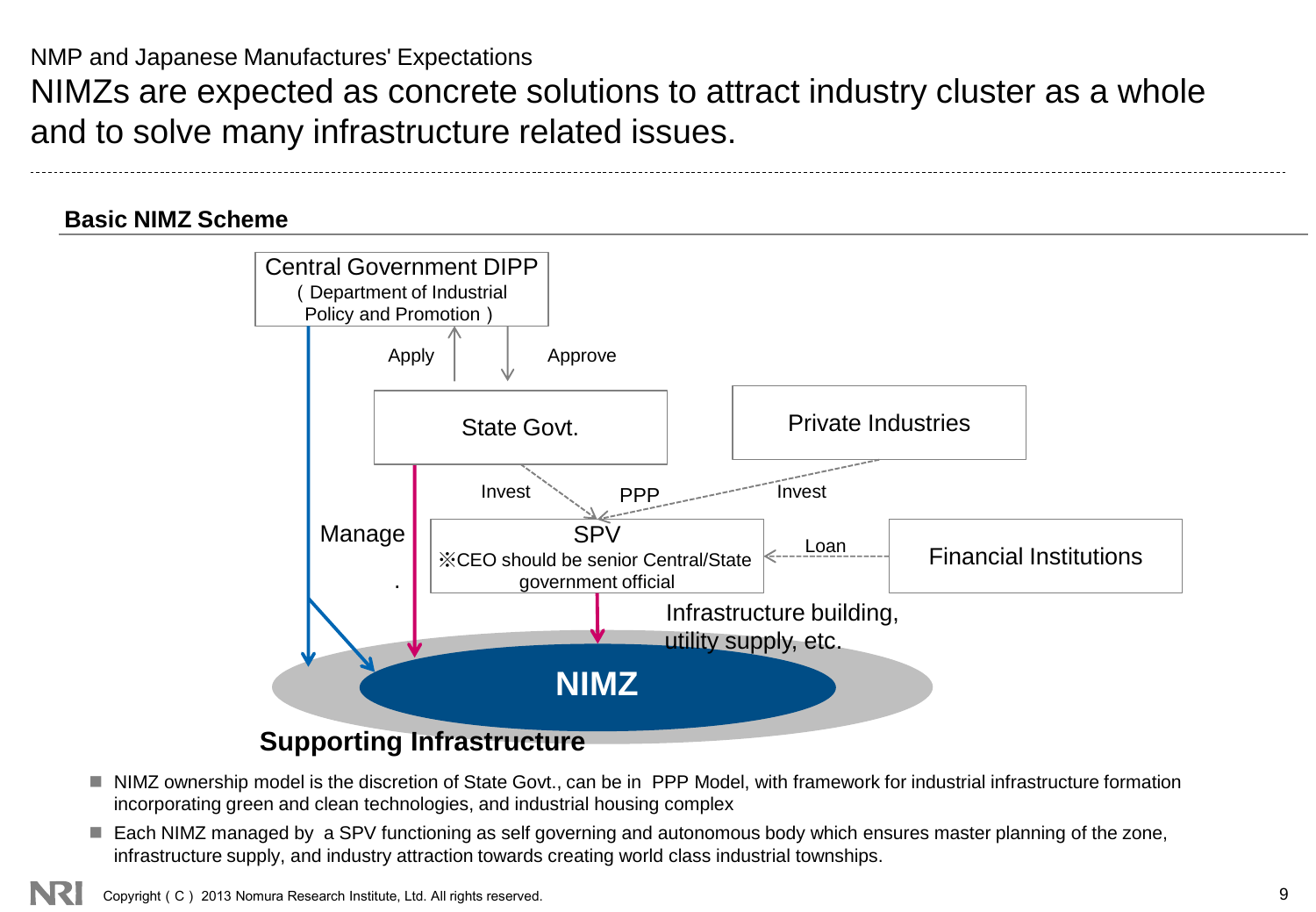NMP and Japanese Manufactures' Expectations For India/Japan mutual benefits, India first should target Japanese Auto/auto components and Electronics /Machine tools sectors.

| <b>Targeted industries in NMP</b>                           |                                                                                                       | The contribution to the<br>supporting industry | <b>Global competitive power</b><br>of Japanese companies *1 | <b>Industrial Scale in</b><br>Japan <sup>*2</sup> |  |
|-------------------------------------------------------------|-------------------------------------------------------------------------------------------------------|------------------------------------------------|-------------------------------------------------------------|---------------------------------------------------|--|
| <b>Employment</b><br>intensive                              | • Textiles and garments;<br>leather and footwear; gems<br>and jewellery<br>• Food processing          | $\boldsymbol{\times}$                          | $\boldsymbol{\mathsf{x}}$                                   |                                                   |  |
| <b>Technical</b><br><b>Advancement</b>                      | · Machine tools<br>· ICT Hardware<br>· Electrical · Electronics                                       | $\bullet$                                      | $\bullet$                                                   |                                                   |  |
| <b>Energy</b><br>security                                   | • Solar Energy<br>• Green Coal Technology<br>• Nuclear power generation                               | $\Delta$                                       |                                                             | $\times$                                          |  |
| <b>Capital equipment</b><br>for growth of<br>infrastructure | • Heavy electric equipment<br>• Heavy load conveyance,<br>construction machinery,<br>mining machinery | Δ                                              |                                                             | $\boldsymbol{\mathsf{x}}$                         |  |
| <b>India holds</b>                                          | · Automobile,<br><b>. Auto Components</b>                                                             | $\bullet$                                      | $\bullet$                                                   |                                                   |  |
| competitive power                                           | • Medicine equipment<br>• Medical supplies,<br>medical devices                                        | Δ                                              | Δ                                                           |                                                   |  |

※1 Global competitive power of Japanese companies: Based on Industry wise companies' overseas deployment power, Overseas expansion power is considered. Specifically, the number ratio of field offices abroad estimated based on the "corporate activity basic survey."

x: Less-than  $[0-3\%]$   $\triangle$ : Less than  $[3-6\%]$   $\heartsuit$ : More than 5%

※2Industrial scale in Japan: Based on industry wise industrial statistics, scale is considered as the product shipment value

x : Less-than 10 trillion yen △: 10 trillion yen - Less than 30 trillion yen ○: 30 trillion yen or more

Note: About "the industry which contributes to national security", since debt examination complicated military affairs closely, it is omitted.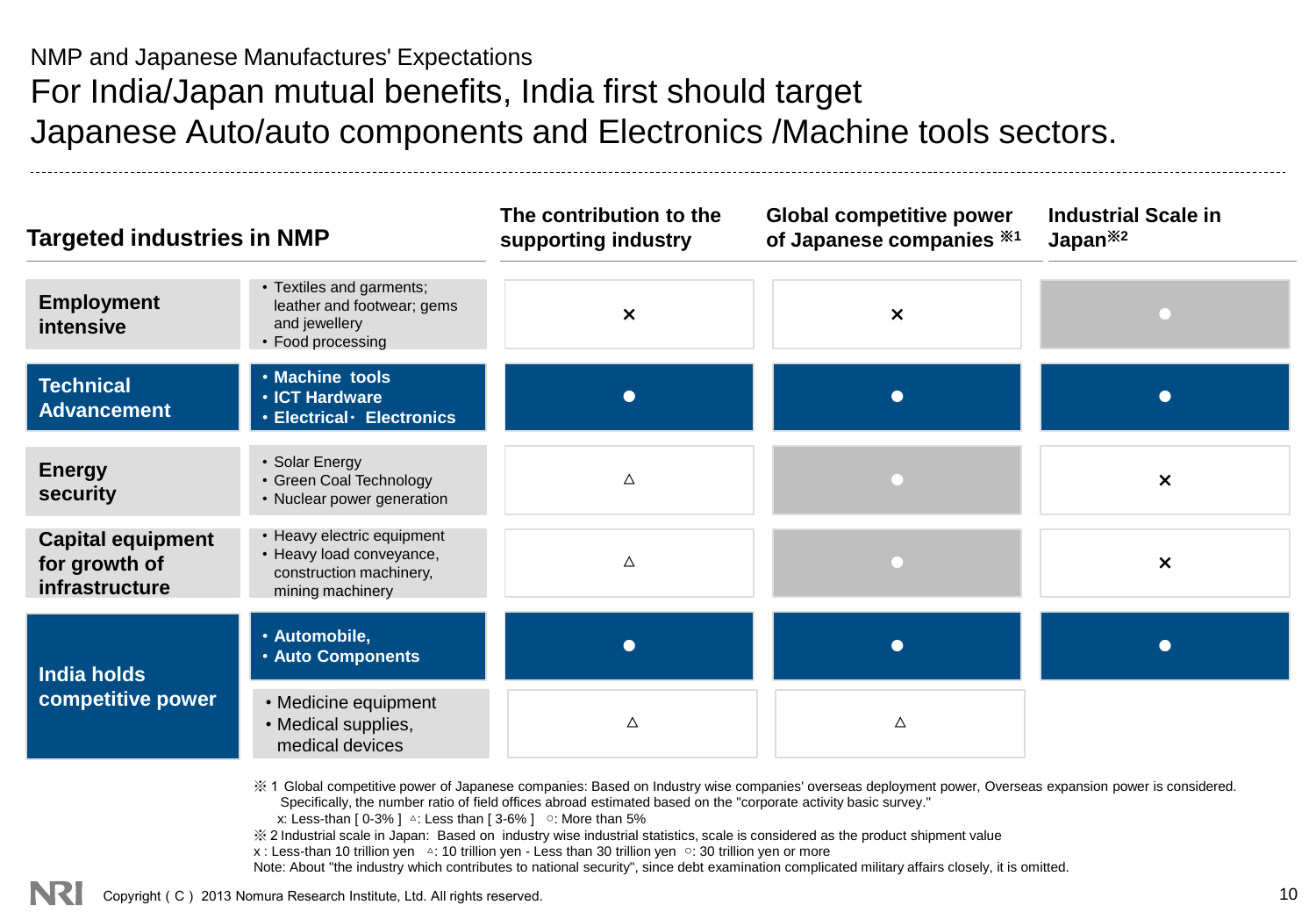NMP and Japanese Manufactures' Expectations Analyze the value chain of each industry sector and make promotion strategy. Difficult to attract only a part of value chain, especially in Electronics sector.



Exist in India but not sufficient

Exist in India to some extent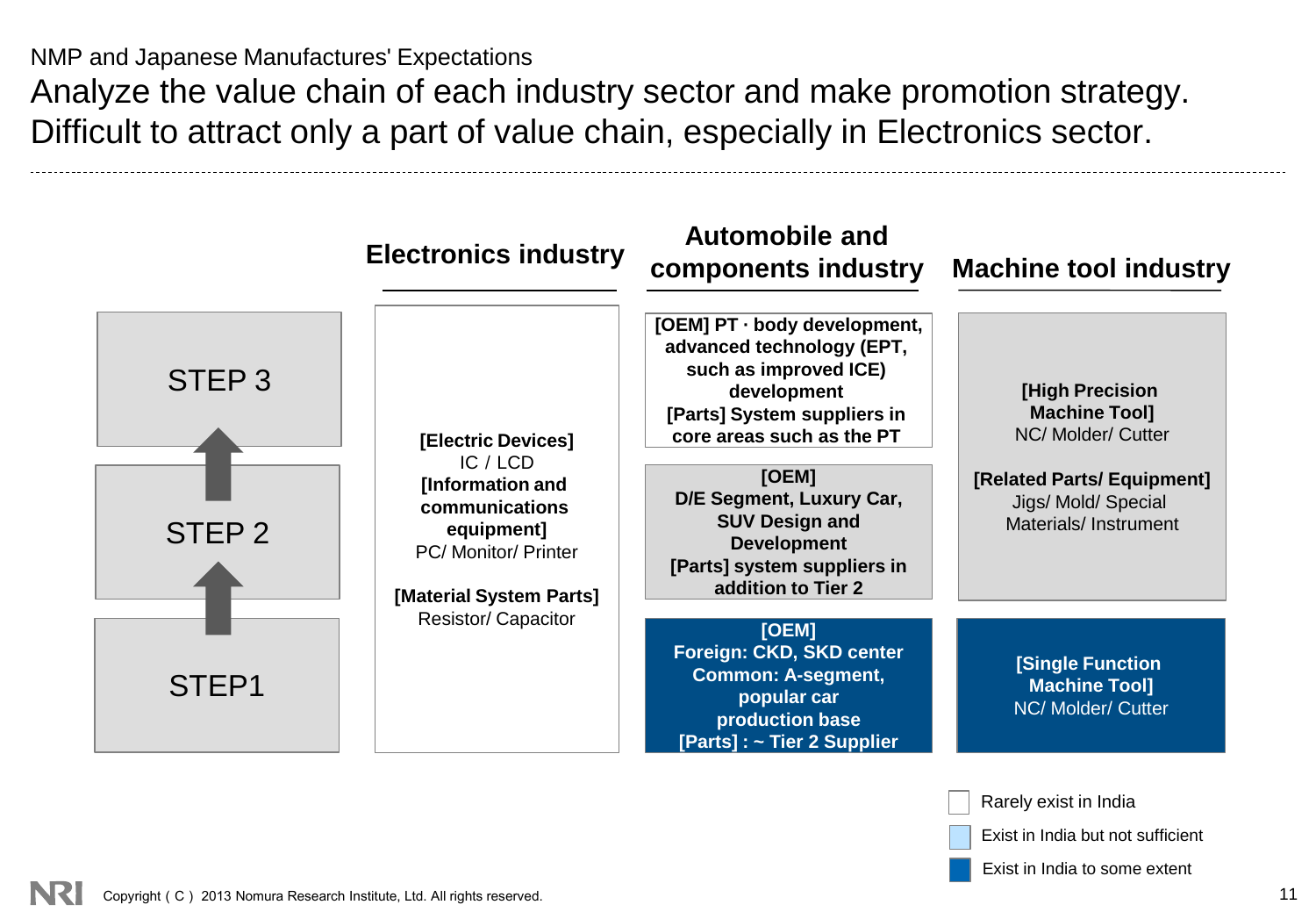NMP and Japanese Manufactures' Expectations Japanese Automotive companies raise typically 12 categories of Business Environment Issues in India.

#### **Issues raised from the interviews in Auto-related companies**

| <b>Issue Categories</b>                           | <b>Opinions from Auto OEM and component companies</b>                                                                                                                                                                                                    |  |  |  |  |
|---------------------------------------------------|----------------------------------------------------------------------------------------------------------------------------------------------------------------------------------------------------------------------------------------------------------|--|--|--|--|
| <b>1</b> Policy visibility, Consistency           | • Market instabilities due to lack of visibilities of subsidy policy, tax policies<br>• Lack of clear implementation plans and procedures of policies leading to huge delays                                                                             |  |  |  |  |
| $2 \times$ EV · Mileage · Emission                | • Lack of clear steps in the policies for future technology development leading to inefficient<br>investments and development                                                                                                                            |  |  |  |  |
| 3 Development of Electronics                      | • Electronic supplier are few, there is no road map towards industrial prosperity                                                                                                                                                                        |  |  |  |  |
| Tax system and operation<br>complexity            | • Complexities from state wise taxes, increased cost and lead times due to delaying of GST<br>implementation<br>• Inefficient tax operations such as the requirement to include price, quantities, and invoice<br>nos. of all parts in car Delivery Note |  |  |  |  |
| 5 Human Resources                                 | • Can get people of basic skills, however, recruitment and training costs are high                                                                                                                                                                       |  |  |  |  |
| <b>6</b> Level up of local supplier<br>capability | • Low local supplier quality levels of precision electric/electronics, engine parts(Injection<br>related), fasteners etc.<br>• Entry of Japanese suppliers with capabilities in the above technologies are slow                                          |  |  |  |  |
| Japanese Life Support                             | • Needs basic Japanese life support related Japanese food etc.                                                                                                                                                                                           |  |  |  |  |
| 8 Roads · Logistics                               | • Bad overall quality of roads, traffic jams, impacting automobile sales growth<br>• Logistics quality low (long lead times, damage while transportation)<br>• Issues related to Inefficient trucking companies and its network                          |  |  |  |  |
| 9 Power Supply                                    | • Unstable Power supply, Frequent Power cuts, impact of additional cost for captive power<br>generation                                                                                                                                                  |  |  |  |  |
| 10 Export/Ports operation                         | . Damage from transport and storage, inefficient customs clearance                                                                                                                                                                                       |  |  |  |  |
| <b>Exchange Rate</b>                              | • Unstable exchange rate related difficulties in making business plans                                                                                                                                                                                   |  |  |  |  |
| • Interest Rate                                   | • High Interest rate related impacts on car sales growth                                                                                                                                                                                                 |  |  |  |  |

Copyright (C) 2013 Nomura Research Institute, Ltd. All rights reserved. 12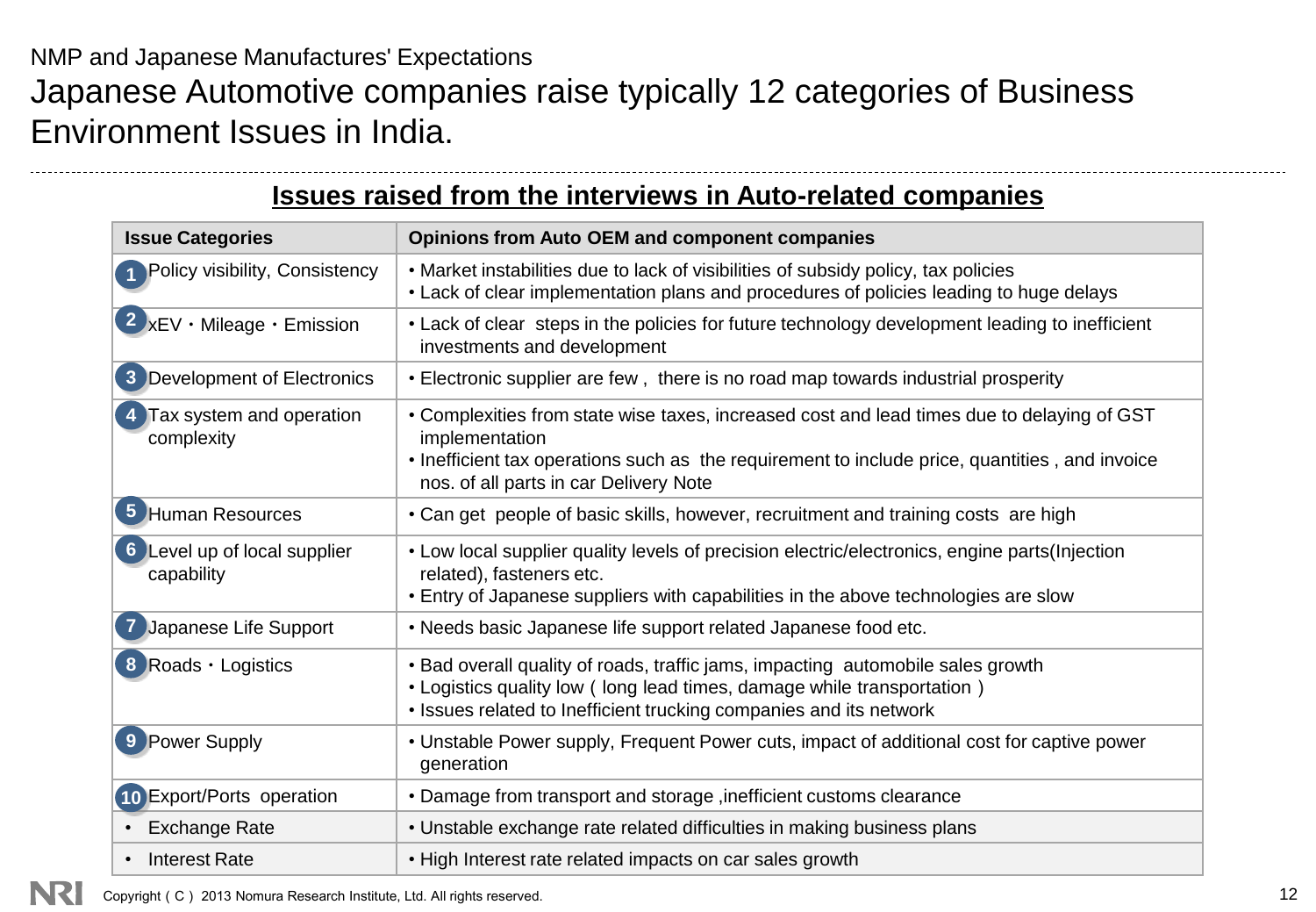NMP and Japanese Manufactures' Expectations To encourage investment in Automotive sector, India needs to improve "Business Platform" layer.

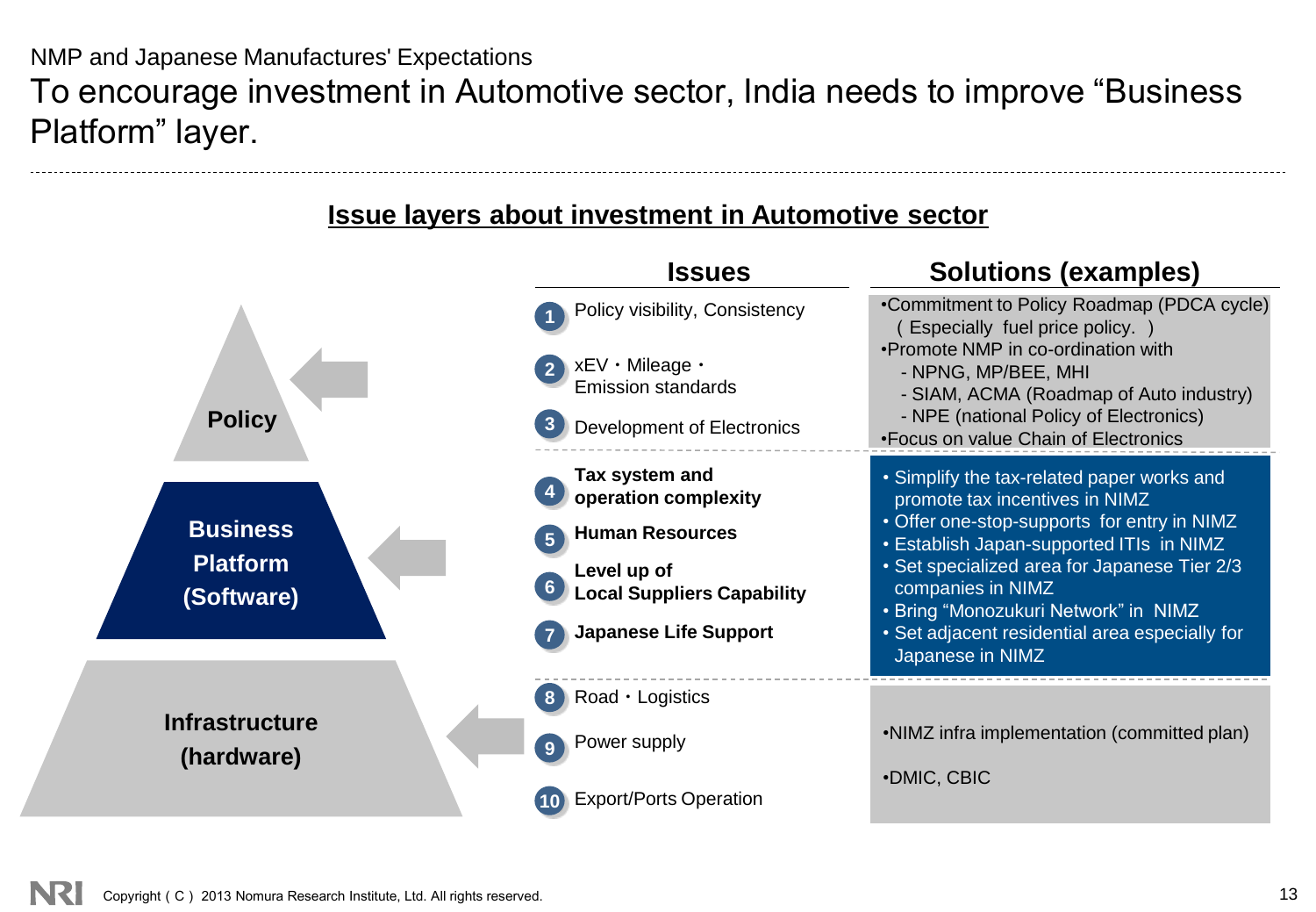NMP and Japanese Manufactures' Expectations Japanese companies expect NMP and NMIZ to become success story. Ready to support detailed activity wise and feasible action plan.

| 3. Target companies along "Value Chain"            |  |            |
|----------------------------------------------------|--|------------|
| 4. Improve "Business Platform" layers              |  | Ind<br>Tie |
| 5. First create "Success story" in particular NIMZ |  | Su         |
|                                                    |  |            |

#### **India / Japan collaboration**

- Collaboratively operate "Japan Desk"
- Human Resource Development in Real Ready to work and fit for job Skilled Engineers and Workers
- dia / Japan Business matching in er2/Tier3 supporting industry
- upport in making Policy Roadmaps

1. Set up "Japan Desk"

2. Focus on "Mutually Beneficial" industry

**KFS to enhance FDI from JAPAN**